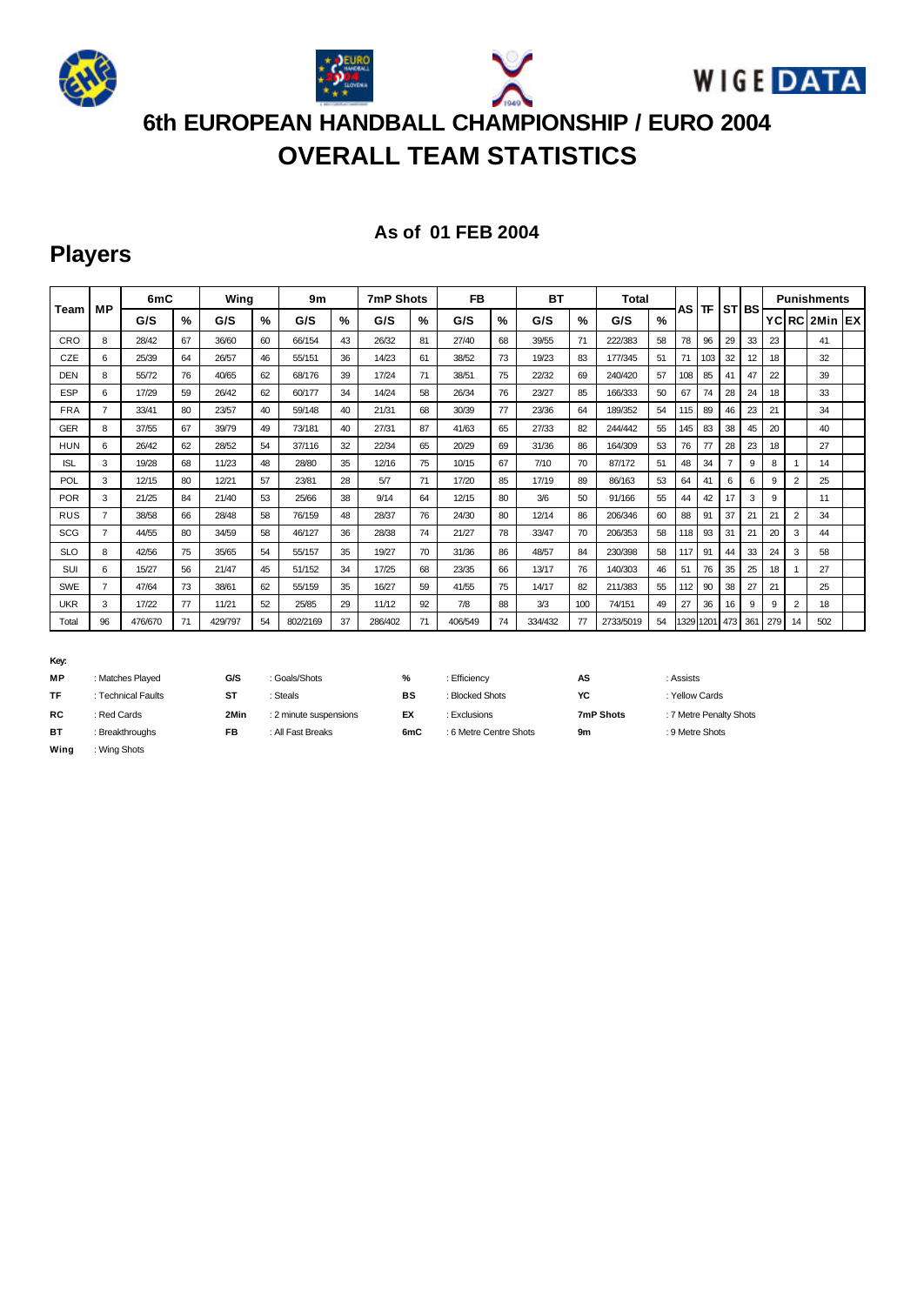

# **OVERALL TEAM STATISTICS**

#### **As of 01 FEB 2004**

### **Teams**

| Team       | МP             | <b>Attacks</b> |               | <b>Majority Att.</b> |    | <b>Minority Att.</b> |               | Pos. Att. |               | FB Att. |               | Ind. FB |               | <b>Team FB</b> |               | R7             | P7             | ᅚ    | <b>TF</b> |
|------------|----------------|----------------|---------------|----------------------|----|----------------------|---------------|-----------|---------------|---------|---------------|---------|---------------|----------------|---------------|----------------|----------------|------|-----------|
|            |                | G/Att.         | $\frac{9}{6}$ | G/Att.               | %  | G/Att.               | $\frac{9}{6}$ | G/Att.    | $\frac{9}{6}$ | G/Att.  | $\frac{9}{6}$ | G/Att.  | $\frac{9}{6}$ | G/Att.         | $\frac{9}{6}$ |                |                |      | %         |
| CRO        | 8              | 222/442        | 50            | 41/75                | 55 | 16/50                | 32            | 195/394   | 49            | 27/48   | 56            | 2/2     | 100           | 25/46          | 54            | 31             | 31             | 99   | 22        |
| CZE        | 6              | 177/400        | 44            | 39/69                | 57 | 21/56                | 38            | 139/331   | 42            | 38/69   | 55            | 2/2     | 100           | 36/67          | 54            | 23             | 23             | 107  | 27        |
| <b>DEN</b> | 8              | 240/460        | 52            | 40/69                | 58 | 22/55                | 40            | 202/400   | 51            | 38/60   | 63            | 2/3     | 67            | 36/57          | 63            | 25             | 23             | 88   | 19        |
| <b>ESP</b> | 6              | 166/358        | 46            | 28/51                | 55 | 12/39                | 31            | 140/318   | 44            | 26/40   | 65            | 4/4     | 100           | 22/36          | 61            | 25             | 22             | 78   | 22        |
| <b>FRA</b> | $\overline{7}$ | 189/403        | 47            | 57/99                | 58 | 14/40                | 35            | 159/359   | 44            | 30/44   | 68            | 8/8     | 100           | 22/36          | 61            | 31             | 23             | 95   | 24        |
| <b>GER</b> | 8              | 244/465        | 52            | 56/87                | 64 | 23/53                | 43            | 203/404   | 50            | 41/61   | 67            | 13/17   | 76            | 28/44          | 64            | 31             | 40             | 85   | 18        |
| <b>HUN</b> | 6              | 164/352        | 47            | 40/63                | 63 | 13/38                | 34            | 144/314   | 46            | 20/38   | 53            |         |               | 20/38          | 53            | 33             | 26             | 79   | 22        |
| <b>ISL</b> | 3              | 87/188         | 46            | 14/21                | 67 | 5/20                 | 25            | 77/167    | 46            | 10/21   | 48            | 2/2     | 100           | 8/19           | 42            | 16             | 10             | 34   | 18        |
| POL        | 3              | 86/191         | 45            | 20/32                | 63 | 11/38                | 29            | 69/169    | 41            | 17/22   | 77            | 3/3     | 100           | 14/19          | 74            | $\overline{7}$ | 17             | 45   | 24        |
| <b>POR</b> | 3              | 91/185         | 49            | 15/27                | 56 | 7/24                 | 29            | 79/165    | 48            | 12/20   | 60            |         |               | 12/20          | 60            | 14             | $\overline{7}$ | 42   | 23        |
| <b>RUS</b> | $\overline{7}$ | 206/408        | 50            | 43/67                | 64 | 21/59                | 36            | 182/369   | 49            | 24/39   | 62            | 5/6     | 83            | 19/33          | 58            | 37             | 28             | 101  | 25        |
| <b>SCG</b> | $\overline{7}$ | 206/408        | 50            | 33/64                | 52 | 26/62                | 42            | 185/377   | 49            | 21/31   | 68            | 9/9     | 100           | 12/22          | 55            | 38             | 37             | 94   | 23        |
| <b>SLO</b> | 8              | 230/445        | 52            | 31/58                | 53 | 30/79                | 38            | 199/401   | 50            | 31/44   | -70           | 3/4     | 75            | 28/40          | 70            | 26             | 42             | 94   | 21        |
| <b>SUI</b> | 6              | 140/351        | 40            | 27/51                | 53 | 11/31                | 35            | 117/309   | 38            | 23/42   | 55            | 8/10    | 80            | 15/32          | 47            | 25             | 29             | 79   | 23        |
| <b>SWE</b> | $\overline{7}$ | 211/424        | 50            | 35/56                | 63 | 15/41                | 37            | 170/362   | 47            | 41/62   | 66            | 11/13   | 85            | 30/49          | 61            | 27             | 25             | 92   | 22        |
| <b>UKR</b> | 3              | 74/172         | 43            | 12/22                | 55 | 5/24                 | 21            | 67/163    | 41            | 7/9     | 78            | 3/3     | 100           | 4/6            | 67            | 12             | 14             | 38   | 22        |
| Total      | 96             | 2733/5652      | 48            | 531/911              | 58 | 252/709              | 36            | 2327/5002 | 47            | 406/650 | 62            | 75/86   | 87            | 331/564        | 59            | 401            | 397            | 1250 | 22        |

**Key:**

| MР     | : Matches Plaved         | G/Att. | : Goals / Attacks | %  | : Efficiency  | R7   | : Received 7m-Foul |
|--------|--------------------------|--------|-------------------|----|---------------|------|--------------------|
| TF     | Technical Faults         | P7     | : Penaltv Foul    | FB | : Fast Breaks | Pos. | : Position         |
| Ind FR | : Individual Fast Breaks |        |                   |    |               |      |                    |

**FB** : Individual Fast Breaks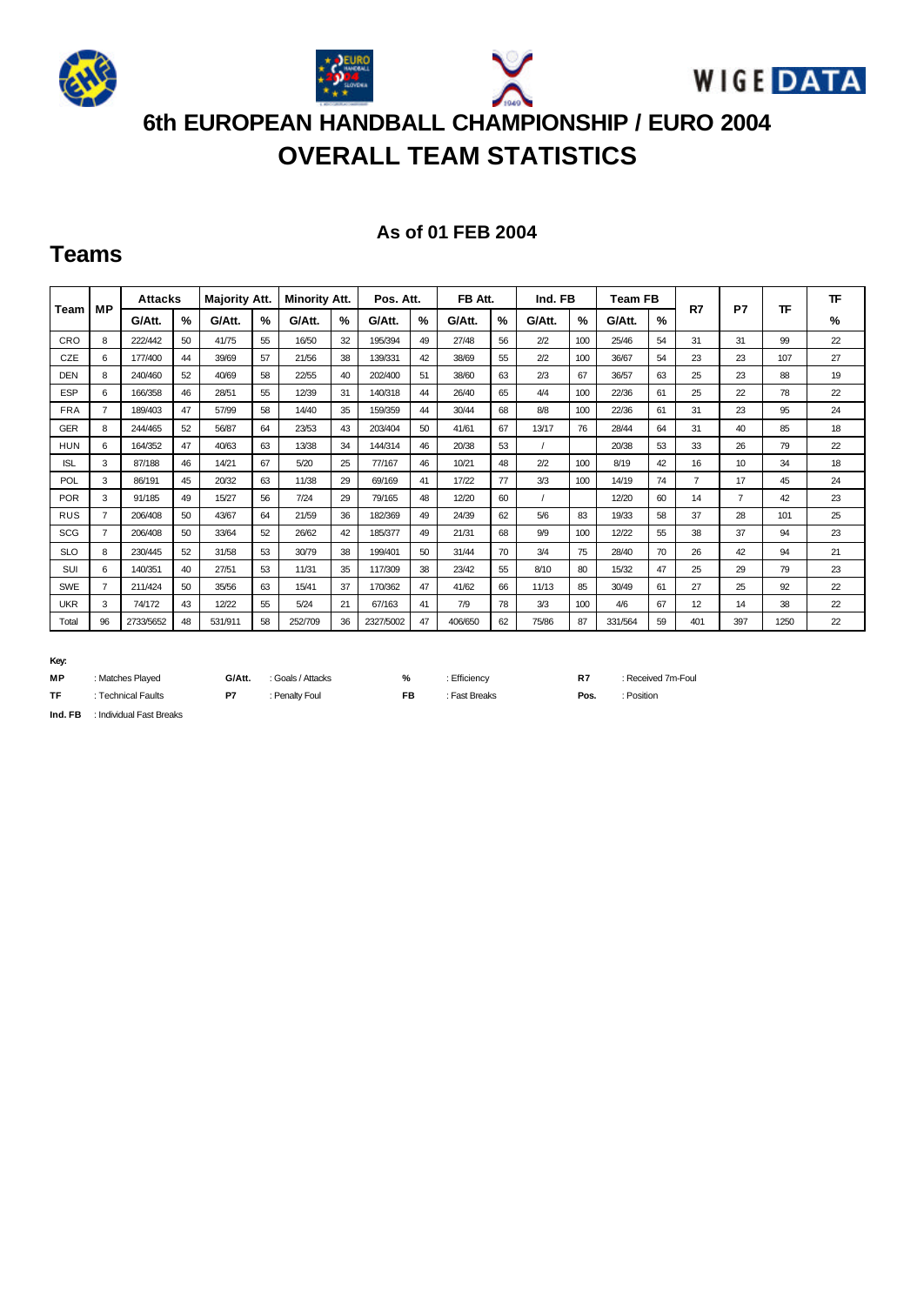

# **OVERALL TEAM STATISTICS**

#### **As of 01 FEB 2004**

 $: 9$  Metre Shots  $: 7m$  Penalty Shots

### **Goalkeeper**

|            | <b>MP</b>      | 6mC         |    | Wing        |               | 9m          |    | <b>7mP Shots</b> |               | <b>FB</b>   |                | BT          |          | Total         |               |
|------------|----------------|-------------|----|-------------|---------------|-------------|----|------------------|---------------|-------------|----------------|-------------|----------|---------------|---------------|
| Team       |                | Saves/Shots | %  | Saves/Shots | $\frac{0}{0}$ | Saves/Shots | %  | Saves/Shots      | $\frac{9}{6}$ | Saves/Shots | $\frac{9}{6}$  | Saves/Shots | $\%$     | Saves/Shots   | $\frac{9}{6}$ |
| CRO        | 8              | 7/43        | 16 | 29/80       | 36            | 62/132      | 47 | 3/27             | 11            | 8/33        | 24             | 2/17        | 12       | 111/332       | 33            |
| CZE        | 6              | 9/61        | 15 | 29/58       | 50            | 37/80       | 46 | 5/23             | 22            | 9/37        | 24             | 11/43       | 26       | 100/302       | 33            |
| <b>DEN</b> | 8              | 10/43       | 23 | 23/47       | 49            | 70/148      | 47 | 3/22             | 14            | 9/33        | 27             | 13/41       | 32       | 128/334       | 38            |
| <b>ESP</b> | 6              | 16/44       | 36 | 17/46       | 37            | 40/87       | 46 | 3/20             | 15            | 8/27        | 30             | 3/33        | 9        | 87/257        | 34            |
| <b>FRA</b> | 7              | 4/29        | 14 | 16/40       | 40            | 45/91       | 49 | 4/22             | 18            | 7/45        | 16             | 3/34        | 9        | 79/261        | 30            |
| <b>GER</b> | 8              | 12/47       | 26 | 20/48       | 42            | 63/116      | 54 | 13/38            | 34            | 7/38        | 18             | 11/47       | 23       | 126/334       | 38            |
| <b>HUN</b> | 6              | 12/39       | 31 | 21/45       | 47            | 50/109      | 46 | 2/23             | 9             | 7/25        | 28             | 9/29        | 31       | 101/270<br>37 |               |
| <b>ISL</b> | 3              | 5/18        | 28 | 5/22        | 23            | 30/60       | 50 | 2/8              | 25            | 3/20        | 15             | /13         | $\Omega$ | 45/141        | 32            |
| <b>POL</b> | 3              | 3/20        | 15 | 6/28        | 21            | 18/46       | 39 | 3/17             | 18            | 4/24        | 17             | $\sqrt{7}$  | $\Omega$ | 34/142        | 24            |
| <b>POR</b> | 3              | 7/29        | 24 | 3/14        | 21            | 9/41        | 22 | 1/7              | 14            | 4/23        | 17             | 1/12        | 8        | 25/126        | 20            |
| <b>RUS</b> | 7              | 9/34        | 26 | 15/49       | 31            | 46/103      | 45 | 6/26             | 23            | 14/50       | 28             | 1/19        | 5        | 91/281        | 32            |
| <b>SCG</b> | 7              | 6/38        | 16 | 34/65       | 52            | 37/81       | 46 | 11/33            | 33            | 7/45        | 16             | 2/34        | 6        | 97/296        | 33            |
| <b>SLO</b> | 8              | 9/49        | 18 | 17/53       | 32            | 51/110      | 46 | 8/39             | 21            | 7/30        | 23             | 5/34        | 15       | 97/315        | 31            |
| <b>SUI</b> | 6              | 6/36        | 17 | 11/36       | 31            | 41/101      | 41 | 10/27            | 37            | 8/39        | 21             | /12         | $\Omega$ | 76/251        | 30            |
| <b>SWE</b> | $\overline{7}$ | 14/61       | 23 | 12/36       | 33            | 67/134      | 50 | 3/23             | 13            | 4/29        | 14             | 3/23        | 13       | 103/306       | 34            |
| <b>UKR</b> | 3              | 7/21        | 33 | 15/35       | 43            | 19/48       | 40 | 4/12             | 33            | 1/15        | $\overline{7}$ |             |          | 46/131        | 35            |
| Total      | 96             | 136/612     | 22 | 273/702     | 39            | 685/1487    | 46 | 81/367           | 22            | 107/513     | 21             | 64/398      | 16       | 1346/4079     | 33            |

#### **Key:**

| МP   | : Matches Played | %  | : Efficiency    | 6mC | : 6 Metre Centre Shots | 9m  |
|------|------------------|----|-----------------|-----|------------------------|-----|
| Wing | : Wing Shots     | B1 | : Breakthroughs | FB. | : All Fast Breaks      | 7mP |